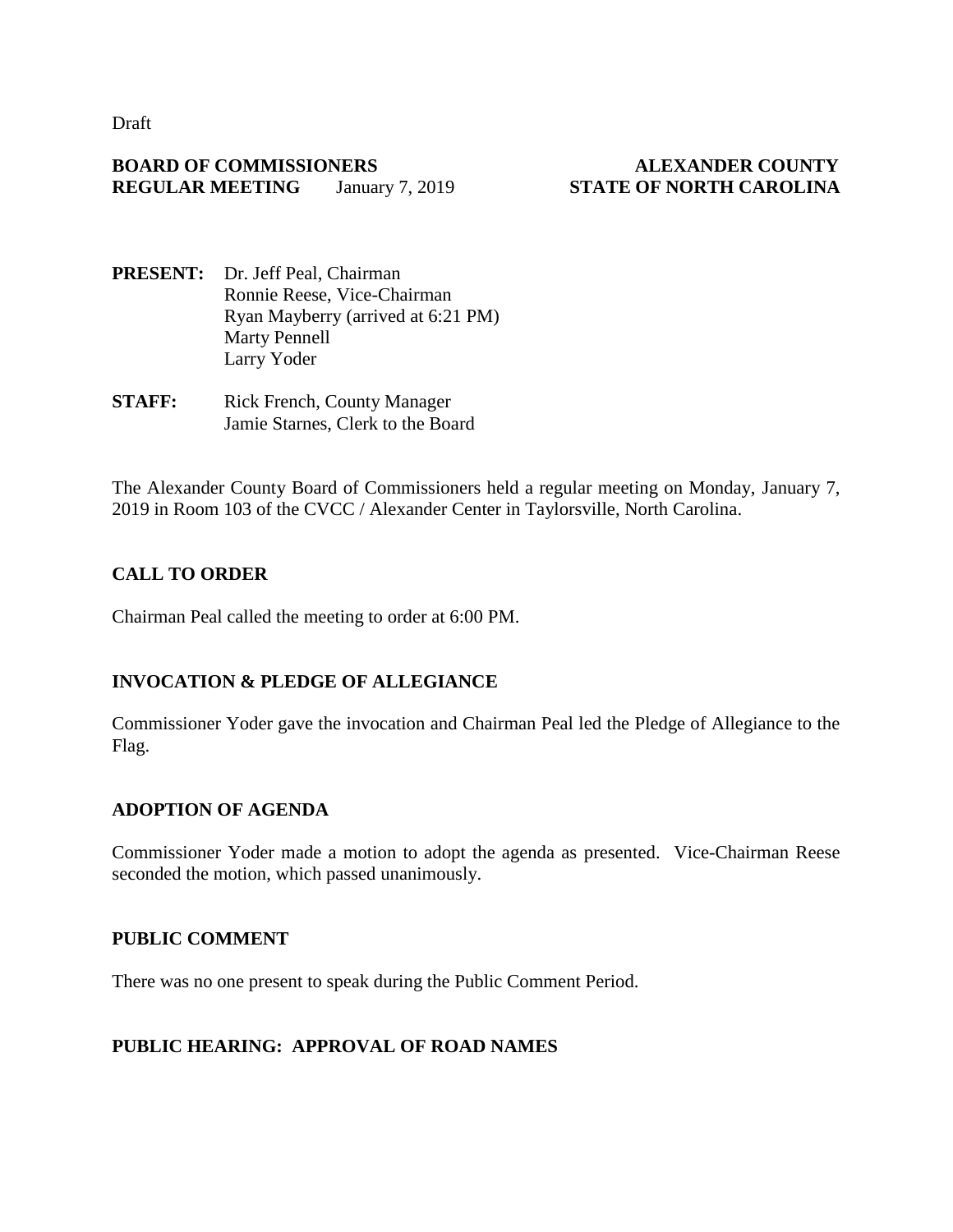Rick French, County Manager, submitted the following road names for approval, noting that all names met required regulations and had been checked for duplication and sound indexing:

| Road No. | Road Name       | Location                  |
|----------|-----------------|---------------------------|
| 3758ZO   | Red Arrow Drive | Off Macedonia Church Road |

In addition, he advised that a petition had been received to rename Baker Poultry Lane to Richey Farm Road.

After a motion by Commissioner Yoder, second by Commissioner Pennell, and unanimous vote, Chairman Peal called the public hearing to order and requested any comments. There being none, Commissioner Yoder made a motion to close the public hearing. Vice-Chairman Reese seconded the motion, which passed unanimously.

Vice-Chairman Reese made a motion to approve the road names as presented. Commissioner Yoder seconded the motion, which passed unanimously.

## **ACHS & DREAM ON 3**

Gordon Palmer, ACHS Principal, explained that Dream On 3 was a 501(c)3 organization similar to the Make-A-Wish Foundation that creates sports experiences for children with chronic illnesses, intellectual and developmental disabilities, or life-altering conditions. The Jr. Dream Team Program partners with high schools and universities to empower student leaders to plan a dream experience for fellow students. Mr. Palmer advised that ACHS recently submitted a candidate to Dream On 3 who has been accepted; therefore, student/faculty teams have been established and the planning process has begun.

Jr. Dream Team member Casey Gilbert announced that this year's Dream on 3 recipient was ACHS Senior Davian Washington who stands at the front door of the school every morning, no matter the weather, to greet every single student and staff member with waves, smiles, high fives, and fist bumps. She added that Davian was the most kind-hearted and deserving person for this recognition.

Abbie Dejarnette, also a member of the Jr. Dream Team, spoke about a recent trip for her brother made possible through Make-A-Wish and how important those moments were for her family. She was excited to pass a similar opportunity on to Davian who she was a blessing to her and ACHS.

Mr. Palmer added that Davian assisted with many school activities and provided a weekly update on weekend sporting events.

Brian Lewis, ACHS Assistant Principal, stated that students serving on the Jr. Dream Team were able to utilize their passion for helping fellow classmates while also gaining leadership skills in the process. He felt participation in this program created a positive message and a sense of unity for the entire school as well as the community.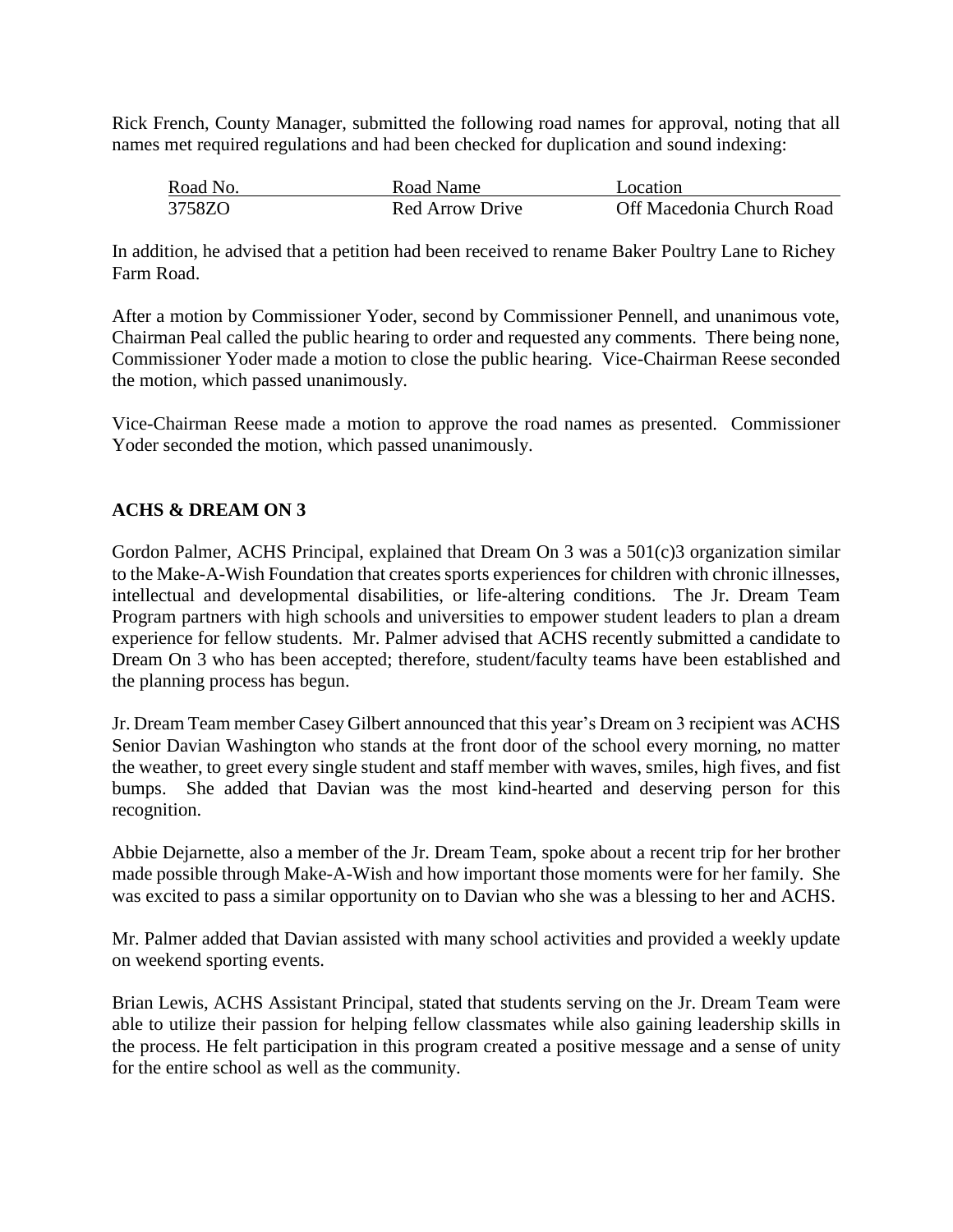## **SENIOR CENTER 2018 MEDICARE SAVINGS**

Christine Gates, Senior Center Director, stated that since 2006, the Senior Center had assisted Alexander County seniors with their Medicare plans in an effort to help them find the best coverage for the least amount of out-of-pocket expense. Staff members attend quarterly training through the NC Department of Insurance to keep updated on the program as well as an annual conference. She reported that staff had assisted 422 seniors with their Medicare plans in 2018 resulting in a savings of \$1,110,979, exceeding the \$1 million goal. Most of the savings (\$826,848,422) occurred during the Medicare open enrollment period from October 15 to December 7; however, because assistance is available year round for individuals new to Medicare, an additional \$133,445 in savings occurred the remainder of the year.

Ms. Gates advised that one individual alone saved over \$133,000. In addition, she mentioned that attendance at all 3 Senior Center locations was increasing.

## **2017-2018 AUDIT REPORT**

Kelly Gooderham with Martin Starnes & Associates gave a slide show presentation for the 2017-2018 Audit Summary, which included the following information:

- General Fund revenues (ad valorem taxes, local option sales taxes, restricted intergovernmental (grant revenue), sales and services, permits and fees, and other)
- General Fund expenditures (general government, public safety, environmental protection, economic and physical development, human services, culture and recreation, education, and debt service)
- General Fund debt  $$6,883,656$  as of  $6/30/2018$
- Fund Balance overview  $-31.01\%$
- Solid Waste Fund overview
- Water Funds overview

Commissioner Mayberry made a motion to accept the 2017-2018 Audit Summary as presented. Vice-Chairman Reese seconded the motion, which passed unanimously.

## **WATER SYSTEM EXTENSION PROJECT UPDATE**

Doug Chapman with McGill Associates began with a brief history of water lines in Alexander County that included maps and illustrations of new lines and equipment improvements since 2005. He reported that the 2018 Water System Extension Project made possible by a low interest loan from the NC Division of Water Infrastructure would result in the installation of another 71,090 feet of water lines to approximately 300 customers along the following roads – Zeb Watts, Liberty Grove Church, Dula Loop, Ned Herman, Poly Bowman, Deal Farm, KirkPatrick Lane, Espie Little, remainder of Teague Town, Icard Ridge, B&T Lane, and Fox Court. He also provided the following project schedule: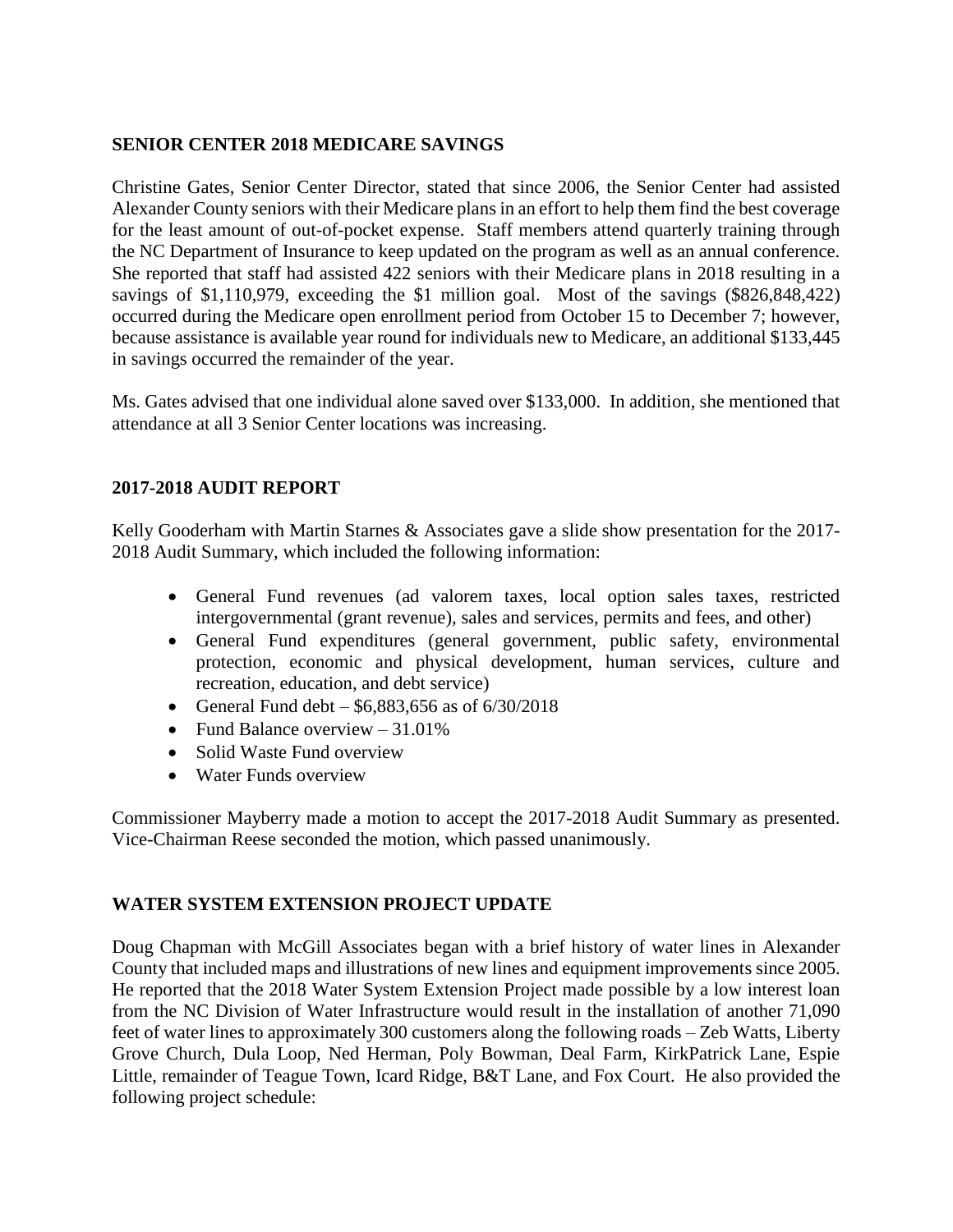- Approval of design and permitting from the State expected by early March.
- Easement acquisition completed by mid-April.
- Bid advertisement and opening by late May.
- Bid award by late June.
- Construction contract executed by early August.
- Preconstruction meeting by mid-August.
- Construction begins early to mid-November.

Mr. Chapman also suggested the Board give consideration to the next phase of the water system such as updates to hydraulics as well as unserved areas in the northwest portion of the county.

#### **BUDGET ORDINANCE AMENDMENTS #23 & #24**

Rick French, County Manager, reviewed the purpose of Budget Amendments  $#23 \& #24$  as follows:

Budget Amendment #23 – To increase the County's local match for the Stony Point Elementary School CDBG-I Sewer Project to pay for costs of the engineering report within the project budget fund (match paid from the Article 44\*524 sales tax revenue)

Budget Amendment #24 – To increase the General Fund local match for the Stony Point Elementary School CDBG-I Sewer Project.

Commissioner Yoder made a motion to approve Budget Amendments #23 & #24. Commissioner Mayberry seconded the motion, which passed unanimously.

#### **BOARD APPOINTMENTS & REAPPOINTMENTS**

Rick French, County Manager, requested the following reappointments:

WPCOG Region E Aging Advisory Committee – Appoint Judith Rao for two years.

Senior Center Advisory Committee - Appoint Warren Hollar, Judith Rao, and Beth Patterson for 3 years.

Planning & Zoning Commission – Reappoint Coy Reese for 3 years.

Commissioner Appointments – Appoint Chairman Peal to the Finance Committee and County/Schools Relations Committee.

Appoint Vice-Chairman Reese to the Finance Committee, Agriculture Extension Advisory Committee, Juvenile Crime Prevention Council, and Farmland Preservation VAD Board.